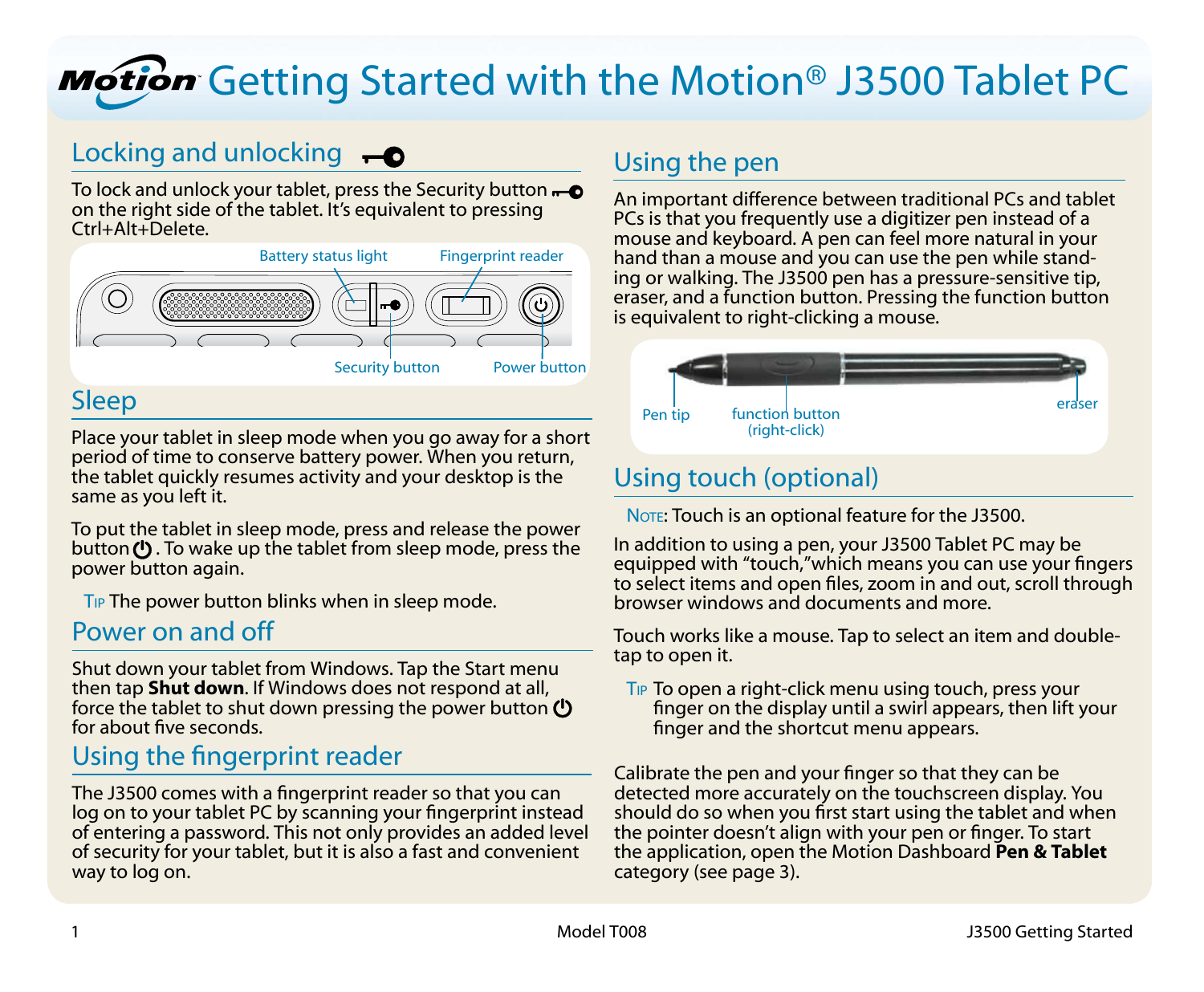### Using the buttons on the front of the J3500

You can use the buttons on the front of the tablet PC to perform many functions without having to use the pen. Press a button to perform certain actions. Press and hold a button to perform a different set of actions.

| <b>Press and hold</b><br><b>Press</b><br>microphone and ambient light sensor<br>Ū<br>Opens Windows photo<br>Triggers built-in<br>camera to take a photo<br>Camera shutter-<br>$\overline{\Xi}$<br>$\bm{\Theta}$<br>gallery<br>ြ<br>Motion QuickNav<br><b>Starts Motion</b><br><b>Opens Motion QuickNav</b><br>Voice Recorder<br><b>OuickNav</b><br>Motion Dashboard.<br>G<br>(ම<br>Opens Windows Journal™<br><b>Starts Motion</b><br>0<br>Escape<br>↖<br>Dashboard<br>$^{\circledR}$<br><b>Directional pad</b><br>Turns off the display<br>Cancels the current task<br>Equivalent to the Esc key<br>Q,<br>Use to move the pointer or navigate through<br>$\textcircled{\scriptsize{0}}$<br>documents. Equivalent to arrow keys on a key-<br>board. The center button is equivalent to Enter.<br>command or enter a key combination. |                                                                                                                                                                                               |  |  |  |
|-------------------------------------------------------------------------------------------------------------------------------------------------------------------------------------------------------------------------------------------------------------------------------------------------------------------------------------------------------------------------------------------------------------------------------------------------------------------------------------------------------------------------------------------------------------------------------------------------------------------------------------------------------------------------------------------------------------------------------------------------------------------------------------------------------------------------------------|-----------------------------------------------------------------------------------------------------------------------------------------------------------------------------------------------|--|--|--|
|                                                                                                                                                                                                                                                                                                                                                                                                                                                                                                                                                                                                                                                                                                                                                                                                                                     |                                                                                                                                                                                               |  |  |  |
|                                                                                                                                                                                                                                                                                                                                                                                                                                                                                                                                                                                                                                                                                                                                                                                                                                     |                                                                                                                                                                                               |  |  |  |
|                                                                                                                                                                                                                                                                                                                                                                                                                                                                                                                                                                                                                                                                                                                                                                                                                                     |                                                                                                                                                                                               |  |  |  |
|                                                                                                                                                                                                                                                                                                                                                                                                                                                                                                                                                                                                                                                                                                                                                                                                                                     |                                                                                                                                                                                               |  |  |  |
|                                                                                                                                                                                                                                                                                                                                                                                                                                                                                                                                                                                                                                                                                                                                                                                                                                     |                                                                                                                                                                                               |  |  |  |
|                                                                                                                                                                                                                                                                                                                                                                                                                                                                                                                                                                                                                                                                                                                                                                                                                                     | <b>Customizing front panel buttons</b>                                                                                                                                                        |  |  |  |
|                                                                                                                                                                                                                                                                                                                                                                                                                                                                                                                                                                                                                                                                                                                                                                                                                                     | As you become more familiar with your J3500, you may want to<br>customize the buttons on the front panel. For example, you can<br>configure the buttons to start your favorite program, run a |  |  |  |

### Using speech recognition

You can use speech recognition to interact with your tablet PC by voice. Say a voice command, for example, to select an item, open a file, scroll, select, correct or delete a word and much more.

Before you can use speech recognition, you must configure the microphones and train the system for the characteristics of your voice.

#### **To train your computer to recognize your speech**

- 1. In Control Panel, tap the **Ease of Access** category, then tap **Speech Recognition**.
- 2. Tap **Train your computer to better understand you**.

Also, take the Speech Tutorial to learn about all that you can do with speech recognition.

#### **To take the speech tutorial**

- 1. In Control Panel, tap the **Ease of Access** category, then tap **Speech Recognition**.
- 2. Tap **Take Speech Tutorial**.

For more information about speech recognition, search Windows Help and Support for "speech recognition."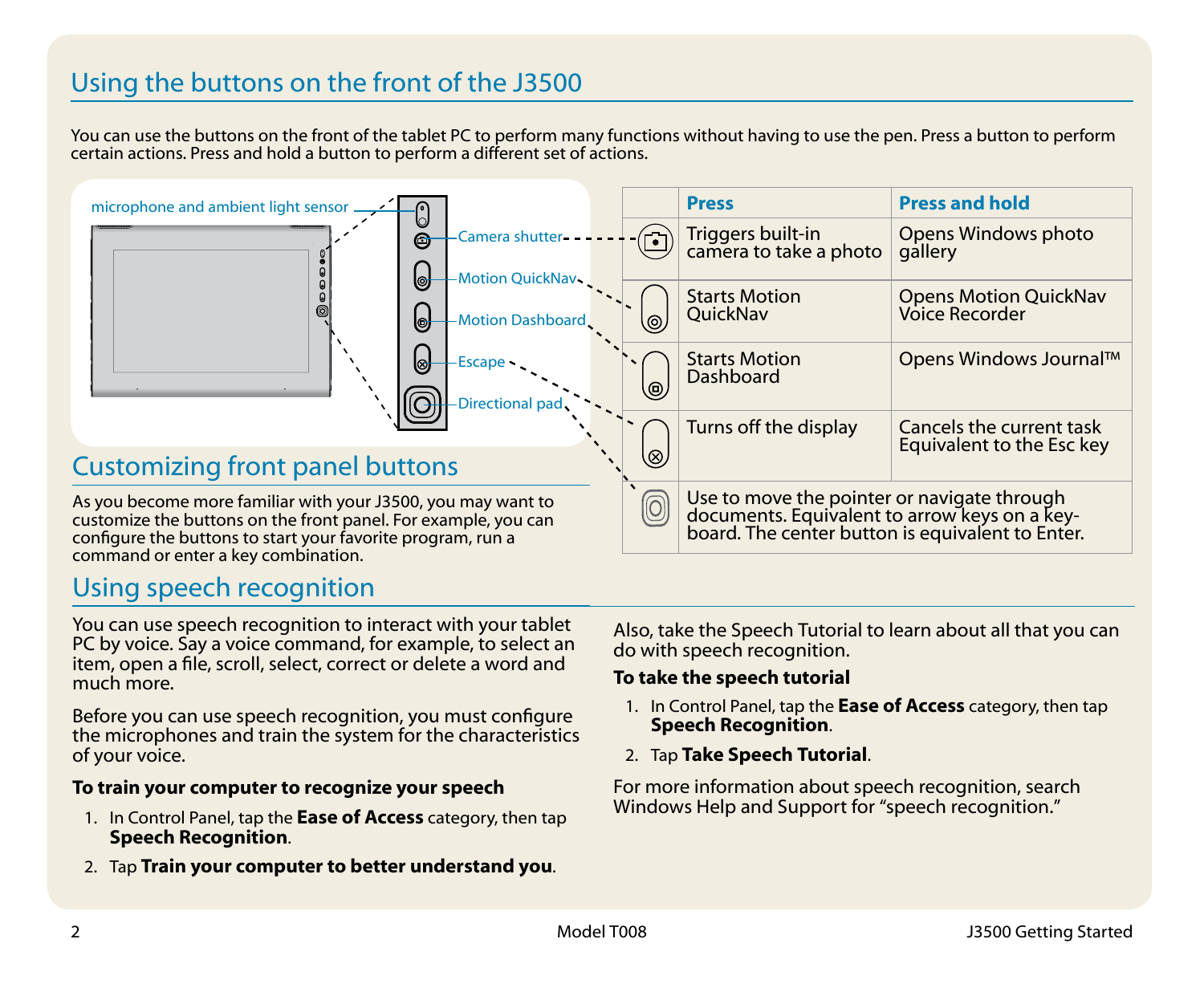### Windows Taskbar

The taskbar at the bottom of your desktop displays applications that come with your J3500.

- •• **Motion Dashboard** Motion application changing tabletrelated settings.
- **Motion QuickNav** User interface designed for touch devices. You can use this to access the web and documentation cameras.



### <span id="page-2-0"></span>Motion Dashboard

The Motion Dashboard provides a convenient way to change common tablet-related settings. Use the Motion Dashboard to Motion Dashboard to Annual Section 2014  $\mathbb{O}$ 

### **To open Motion Dashboard**

 $\odot$ • Press the Dashboard button  $\omega$  located on the front of the tablet PC.

OR

• From the Windows task bar, tap the Motion Dashboard icon ...

The following table lists some of the tasks you can perform using the Motion Dashboard.

| Category               | Task                                                                               |
|------------------------|------------------------------------------------------------------------------------|
| <b>Display</b>         | Rotate the display orientation                                                     |
|                        | Adjust the brightness of the display                                               |
|                        | Set up an external display                                                         |
| Audio                  | Adjust speaker and microphone volume                                               |
|                        | Suppress background noise                                                          |
| Pen &<br><b>Tablet</b> | Configure touch to use your finger only, pen<br>only or both your finger and a pen |
|                        | Configure front panel buttons                                                      |
|                        | Adjust touch to left-handed setting                                                |
| <b>Wireless</b>        | Enable and disable Wi-Fi, Bluetooth <sup>®</sup> and<br>mobile broadband           |
|                        | Choose to have wireless disabled when the<br>system starts up                      |
| Power                  | Dim the display to save power                                                      |
|                        | Change what the power button does when<br>pressed: sleep, hibernate or shut down   |
| <b>Security</b>        | Set up the fingerprint reader                                                      |

0 0 0  $\left[ \text{\o} \right]$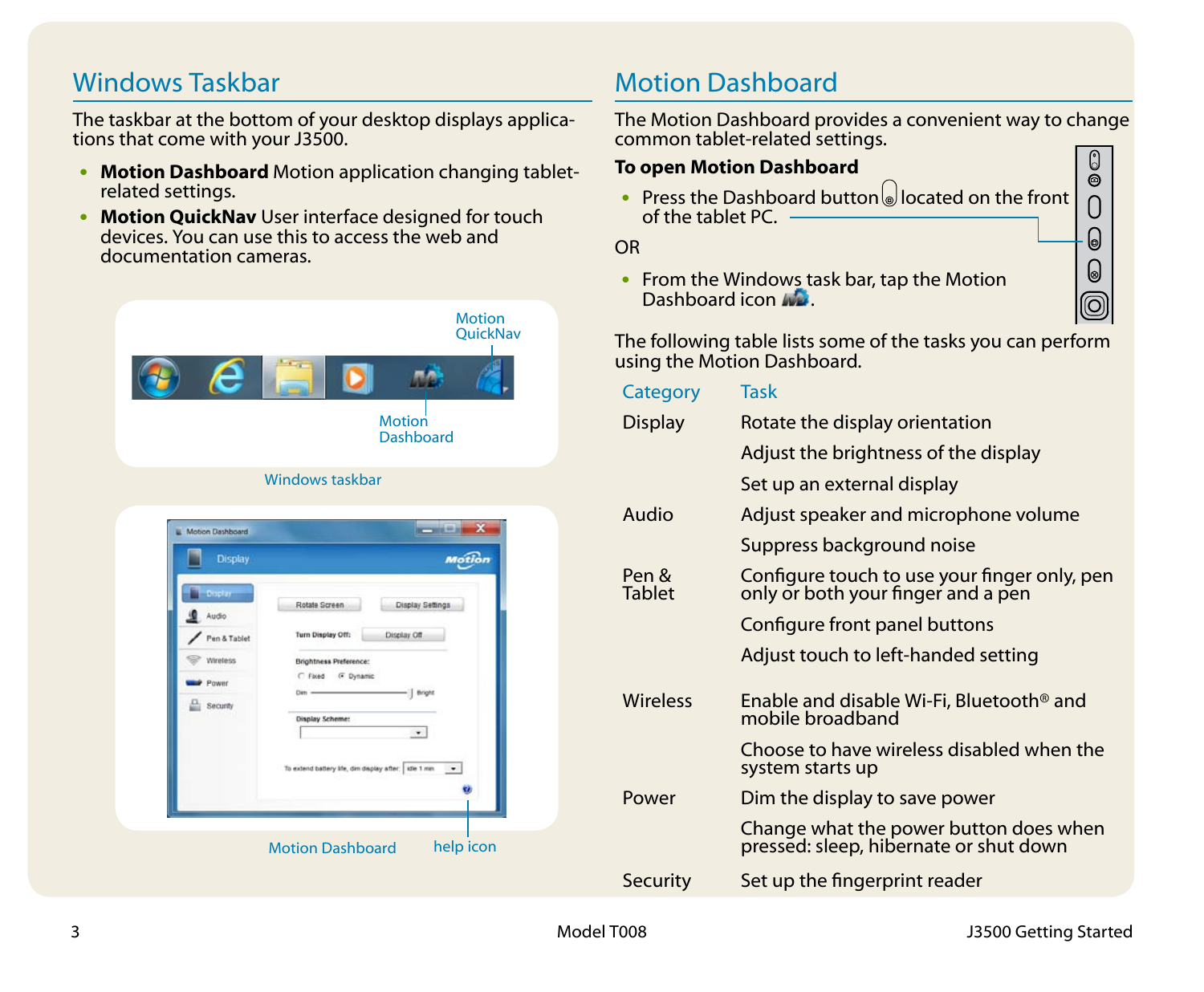### Set up wireless

The J3500 comes with built-in Wi-Fi and Bluetooth. Your tablet may also be equipped with mobile broadband for accessing the Internet. To set up available wireless networks, follow the steps on this page:

#### Step 1. Enable wireless from Motion Dashboard

- 1. From the task bar, tap the Dashboard icon ...
- 2. Tap **Wireless**.
- 3. Tap the check boxes next to all wireless networks you intend to use:
	- •• **Enable Bluetooth Internal Wireless**
	- •• **Enable 802.11 Internal Wireless**
	- •• **Enable Mobile Broadband with GPS**\*
- Tip If mobile broadband is not listed, your J3500 is not configured with a mobile broadband module.

#### Step 2. Set up Wi-Fi

- 1. From the notification area tap the wireless network icon .
- 2. Select a wireless network from the list of available networks.

### <span id="page-3-0"></span>Step 3. Set up Mobile Broadband with GPS (optional)

If you purchased your J3500 with the optional mobile broadband module, you can connect to high-speed cellular networks worldwide. With the mobile broadband module and a data plan from one of several cellular network providers, you have full Internet access.

NOTE: Before you can connect to a mobile broadband network, you must have an active account with a cellular network provider. Some providers require a SIM card for mobile broadband access. If you are not sure whether you need one, contact your mobile broadband provider.

#### **To set up mobile broadband**

1. Start the Motion Connection Manager. From the Start menu, select

### **All Programs > Motion Computing > MotionCM**.

2. Tap the help icon  $\bullet$  and follow the instructions provided in the topic *Setting up mobile broadband*.

If you purchased the optional mobile broadband module, your tablet PC has GPS capabilities. You can use GPS with your preferred mapping applications to find your current and destination locations.

#### **To use GPS**

• From the notification area, tap the mobile broadband icon then tap **Start GPS**.

#### Step 4. Set up Bluetooth

The J3500 has a built-in Bluetooth adapter to connect to other Bluetooth enabled devices.

#### **To add a Bluetooth device**

- 1. From the notification area, tap the Bluetooth icon and select **Add a Device**.
- 2. Make sure the Bluetooth device is discoverable according to the device manufacturer's instructions. When a Bluetooth device is discoverable, it is visible to other Bluetooth devices within range.
- 3. Select the desired Bluetooth device from the list of devices.
- 4. Follow the on-screen instructions.
- Tip To make the J3500 visible to other devices, tap the **Bluetooth** icon then select **Open settings**. On the **Options** tab, select **Allow Bluetooth devices to connect to this computer**.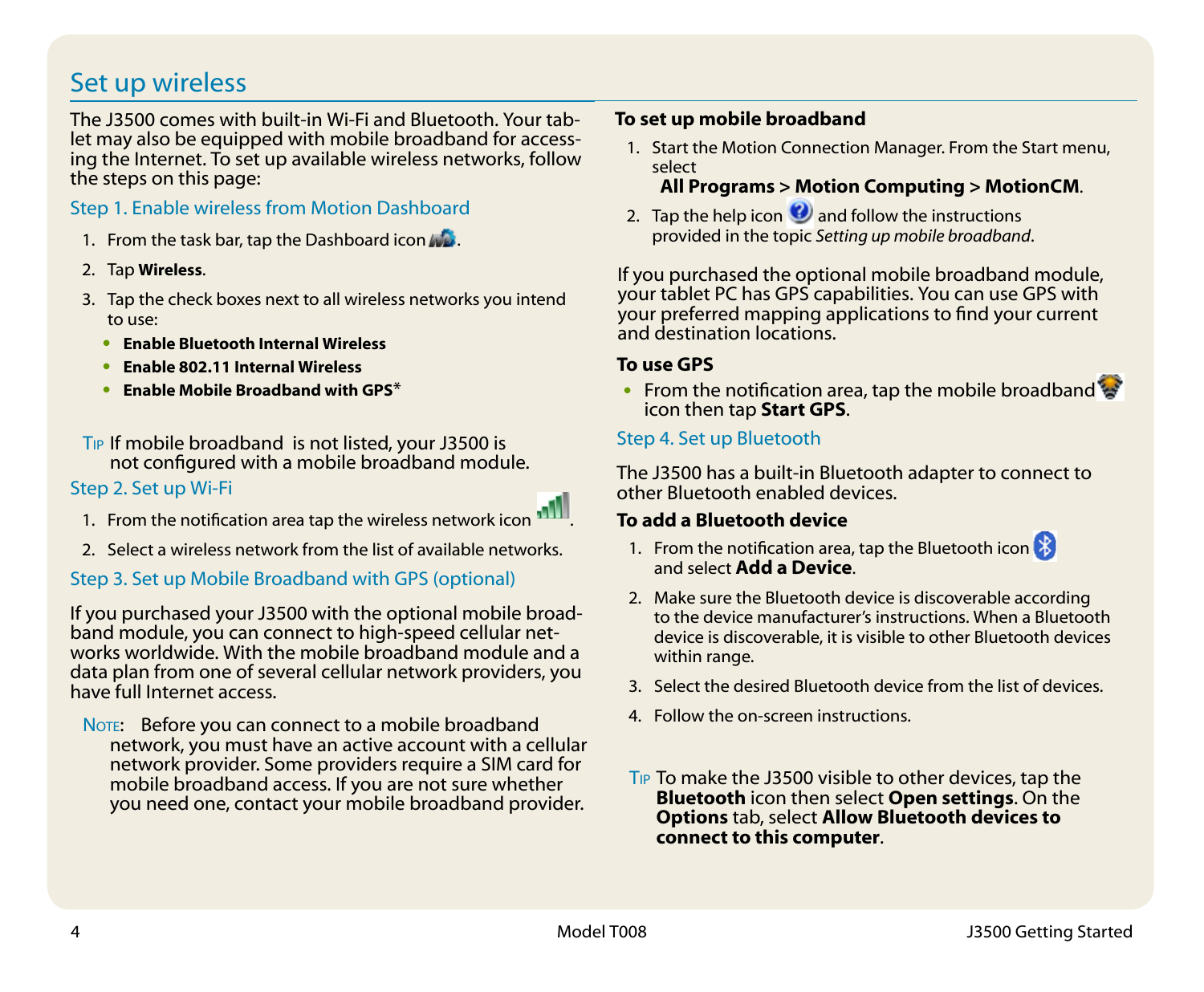### Motion QuickNav

Motion QuickNav is a user interface application designed specifically for touch. You can useMotion QuickNav to:

- Take photos and insert them directly into your documents or email
- Add geographical information to photos if your tablet has GPS which comes with the mobile broadband module (see [page 4\)](#page-3-0)
- Record video clips
- Record or play back voice notes

### Starting Motion QuickNav

#### **To start Motion QuickNav**

1. Tap the Motion QuickNav icon **for** from the taskbar.

The Motion QuickNav keyboard appears at the bottom of your desktop.

|                                      |  |  |  |  |  |  | $\Delta$ as dfg hj k i $\Delta$ |            |
|--------------------------------------|--|--|--|--|--|--|---------------------------------|------------|
| Ctrl Win (D) z x c v b n m d d v b n |  |  |  |  |  |  |                                 | $\sqrt{2}$ |

- 2. Tap the Motion QuickNav tool bar icon  $\Box$  located on the bottom left of the keyboard to open the Motion QuickNav tool bar.
- 3. Tap the QuickNav tool you want to use.
- Tip You can hide the Motion QuickNav tool bar while it is running. From the notification area, tap the Motion QuickNav icon. Tap it again to reopen it.



### Using the documentation camera

Your tablet PC may have an integrated 3-megapixel autofocus camera. You can use the camera to take pictures and save them on the tablet PC. The camera lens is on the back of the unit and includes a light to illuminate the subject.

#### **To take a photograph**

- 1. Open the Motion QuickNav tool bar then and tap the camera icon  $\bigcirc$  to open the camera viewfinder.
- 2. Make sure the folder icon  $\sqrt{a}$  is selected under the Actions menu.
- 3. Tap the geotag icon  $\oslash$  to add geographical information and the time stamp icon  $\mathbb{Z}$  to add date and time information to your photos.
- 4. Frame the subject of your photo in the viewfinder and tap the shutter icon  $\bullet$  to take the photo.
- 5. As you continue to take photos, they appear in the temporary folder located on the left of the viewfinder.
- 6. Select a photo on the left to display it in the edit window. Tap an icon from the edit tool bar at the bottom of the edit window to make changes. For example, tap the pencil icon to write on or highlight the photo.
- 7. When finished editing the photo, tap the camera icon  $\Box$  to return the viewfinder.

NOTE Your edits are saved automatically.

- 8. By default, the photos are saved automatically in a folder called New Pictures under the Documents\Camera folder.
- 9. When you're done taking photos, tap the close icon  $\blacktriangleright$  to close the viewfinder.
- 10. To close Motion QuickNav, tap and hold the QuickNav icon in the notification area and select **Exit**.
- Tip Make sure you don't cover the camera lens located on the back of the tablet.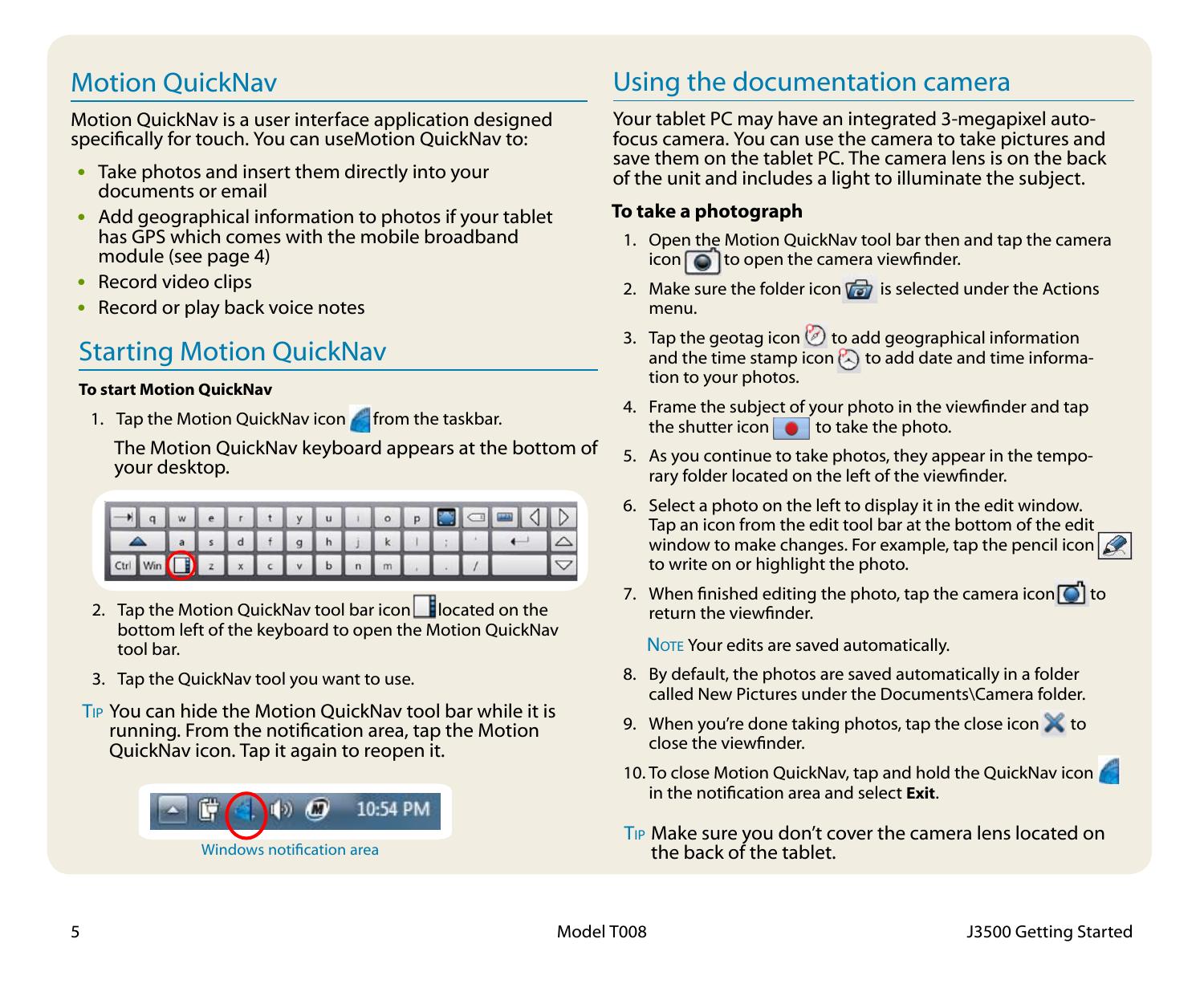### Enter text with the input panel

You can enter text by either tapping characters on an onscreen keyboard or writing on a virtual note pad. When you write on the writing pad, your handwriting converts to digital ink. "Digital inking" is the process of converting your handwriting to text. In the writing pad below, someone started writing Motion Computing and "Motion" has already been converted into digital ink.



T<sub>IP</sub> Tap the icons at the top of the input panel to view videos on making editing gestures. To hide the video tips, tap the icon on the right.

Tap the keyboard icon to open on-screen keyboard:



Tip Resize the keyboard panel by dragging the handle at the bottom right of the keyboard.

#### **To open the input panel either**

- Tap at the place you want to enter text, such as in a text box. Then tap the input pane icon
- Tap the input panel tab on the left edge of the screen



You can use the **Home**, **Delete**, **Print Screen** and other special keys with the expanded keyboard. Tap **Tools** at the top of the input panel and select **Show expanded keyboard**.

| √ | Show expanded keyboard |    |   |         |         | 8         | o | <b>Bksp</b><br>٠ | Home   | PqUp  |
|---|------------------------|----|---|---------|---------|-----------|---|------------------|--------|-------|
|   | Docking<br>Help topics | ٠  | в |         | u       | lŋ<br>I٥  |   | Del              | End    | PgDn  |
|   | Options                |    | c | g       |         |           |   |                  | Insert | Pause |
|   | Shift                  | z  |   | Ιb<br>s | In<br>m |           |   | Shift            | PrtScn | Scrlk |
|   | Ы<br>Ctrl              | At |   |         | Alt     | 同<br>Ctrl |   | <b>Fn</b>        |        |       |

To write numbers quickly, use the numbers pad. To open the number pad, tap the **Num** key at the bottom of writing pad.

| <b>FWWW</b><br>Tools $\rightarrow$ | Correcting | Deleting |  | Splitting | Joi   |    |
|------------------------------------|------------|----------|--|-----------|-------|----|
|                                    |            | ы        |  |           | Bksp  | n. |
|                                    |            |          |  | Tab       | Enter |    |
|                                    |            |          |  |           |       |    |
|                                    |            |          |  |           | Num   |    |
|                                    |            |          |  |           | _     |    |

Tip Use the handwriting recognition application to train the J3500 to recognize your handwriting style. To start the application, open the Motion Dashboard **Pen & Tablet** category (see [page 3\)](#page-2-0). Tap **Pen & Input Devices** then the **Handwriting** tab.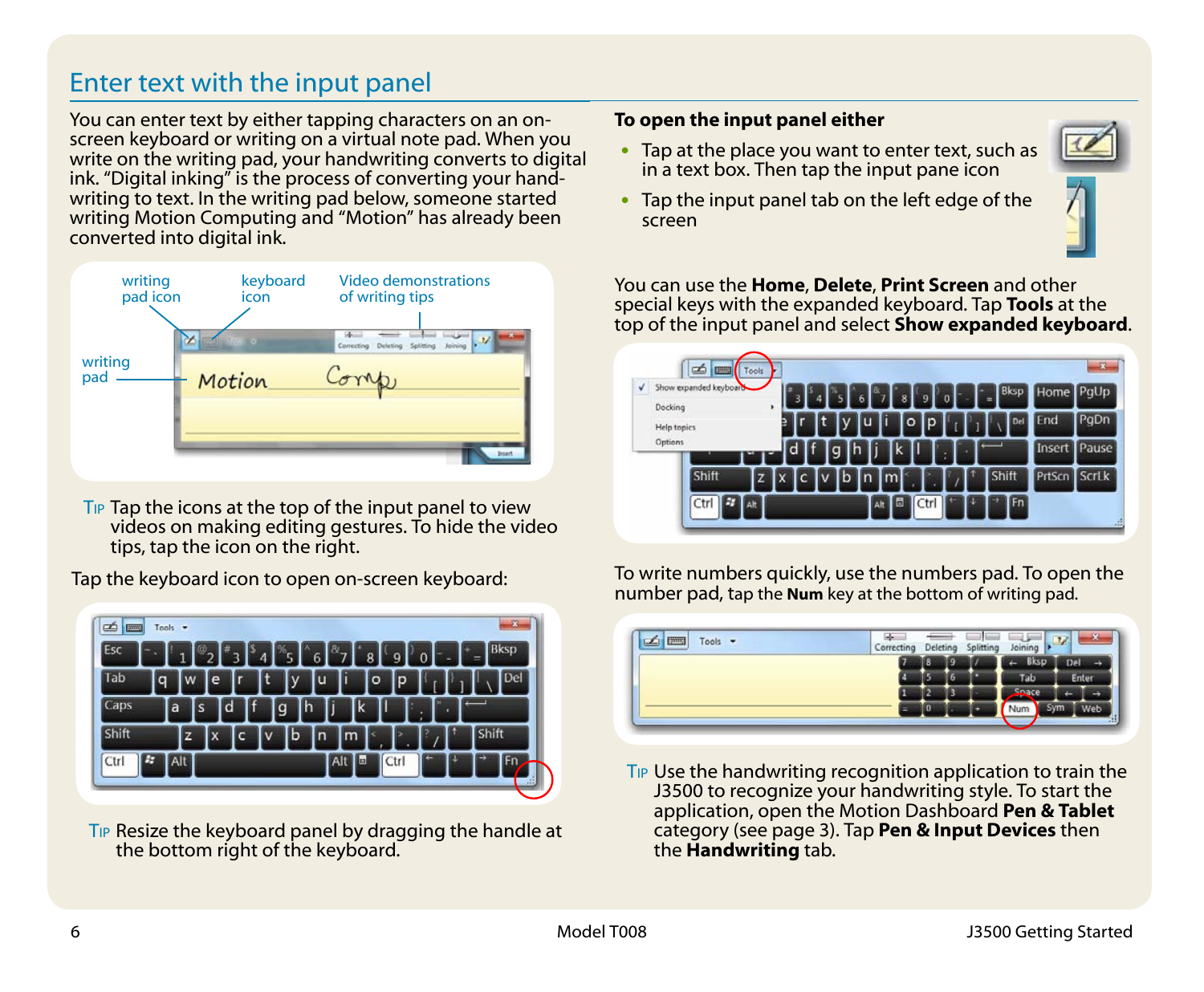### Using the battery

The J3500 includes two battery bays for high-capacity Lithium-ion batteries. Under normal conditions, you can run the tablet PC on battery power for about three hours with one battery and about seven hours with two batteries

If a second battery is not installed, the second bay holds a non-functioning battery cartridge.

## Checking battery power

You can check the remaining battery power from several places.

- •• Open the Motion Dashboard **Power** page and view the value under **Remaining charge**.
- From the notification area, tap the power indicator, which appears differently depending on whether the tablet is plugged in or running on battery.
	- If the tablet is plugged in, tap the plug icon  $\Box$ .
	- If the tablet is on battery power, tap the battery icon  $\Box$ .
- From the battery status light located on the right side of the J3500 (see [page 1\)](#page-0-0).
	- Green indicates that the battery is fully charged. **Amber means that the battery is charging.**

If the light is not on, the battery is not charging and the Pen and Touch tips<br>tablet PC is running on battery power.

### Battery tips

- Use AC power when available. When the J3500 Tablet PC is plugged in, the battery charges while using the tablet.
- Put your tablet in sleep mode when you are not using it.
- Stop unnecessary background applications and processes.
- When not in use, disable wireless adapters from the Motion Dashboard Wireless page.
- Set the brightness of the display to automatically dim after a selected number of minutes of inactivity using the Motion Dashboard Display page.
- When using mobile broadband, reduce how often the J3500 updates email and other Internet applications to, perhaps, once every half-hour.
- Disable mobile broadband where you know a signal is unavailable.
- Condition your battery once a month. To condition it, run the tablet on battery power until the battery's charge level drops below 20 percent.
- For long-term storage, the battery should be charged to a level between 20% and 40% and removed from the tablet PC.

For more power tips, see [Motion Computing Tips and Tricks](http://www.motioncomputing.com/tips).

- You can change from right- to left-handed use. From Motion Dashboard **Pen & Tablet** category, tap **Tablet PC Settings**, tap the **Other** tab, then tap **Left-handed**.
- You can open items with one tap (instead of two) and select an item by pointing to it. From the Control Panel, tap **Appearance and Personalization**, **Folder Options**, then tap **Specify single- or double-click to open**. Tap **Single-click to open an item (point to select)**.